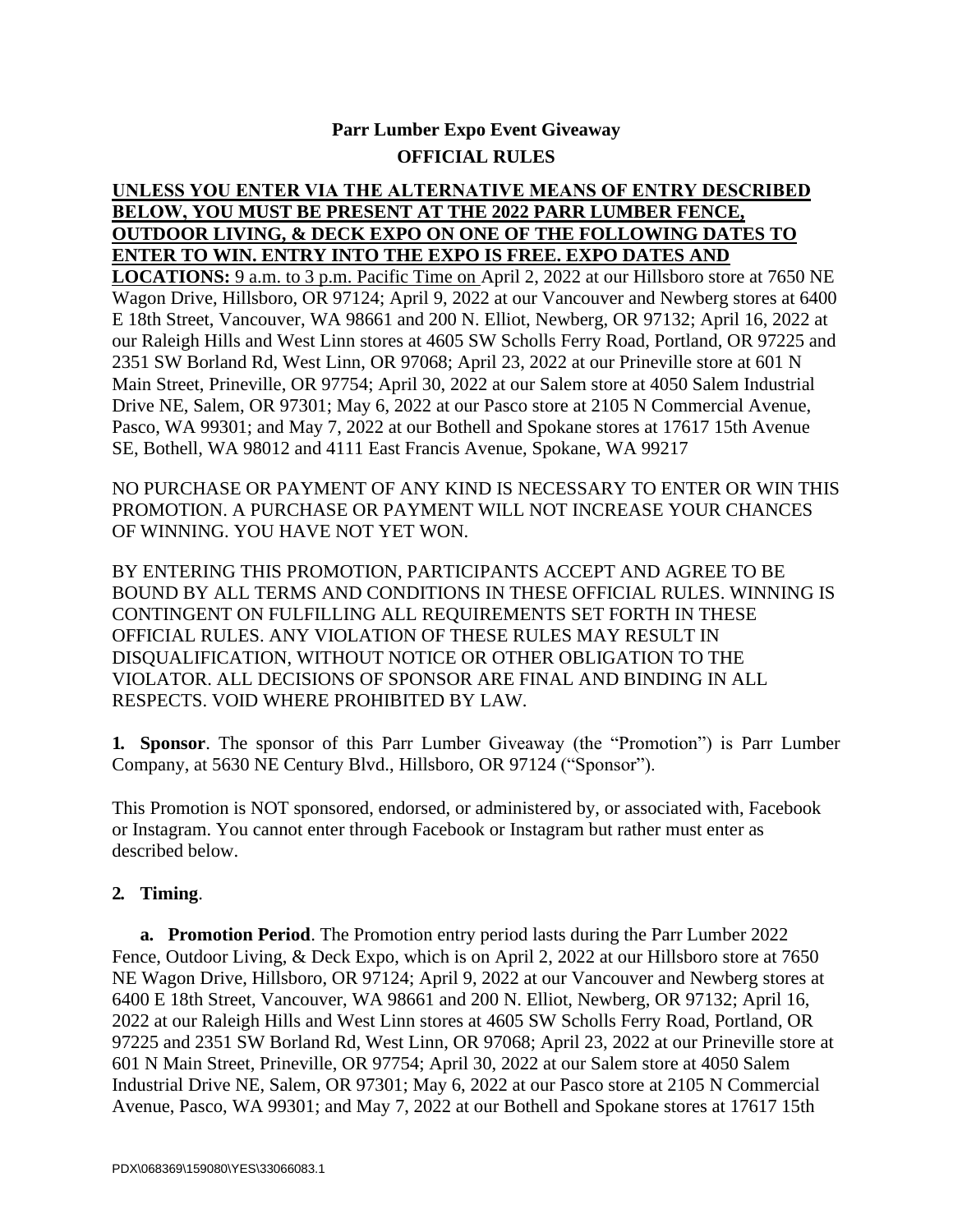Avenue SE, Bothell, WA 98012 and 4111 East Francis Avenue, Spokane, WA 99217. The Expo will last each of those days from 9 a.m. to 3 p.m. Pacific Daylight Time ("PDT") each day (the "Promotion Period"). **You must enter the Promotion at the event on one of the days and locations listed above, unless you enter via the alternative means of entry described below.** You can only enter the Promotion one time, even if you attend the event on more than one day and at more than one location. Sponsor's computer is the official time- keeping device for the Promotion.

**b. Drawing(s)**. One (1) potential winner will be randomly drawn on or about May 31, 2022. The potential winner will be randomly drawn from all eligible entries received during the Promotion Period. Entries from all dates and times of the event listed above and entries received via the alternative means of entry will be compiled, and one potential winner will be randomly drawn from all entries.

**3. Eligibility Requirements**. This Promotion is open only to legal residents of Oregon and Washington, USA who are at least eighteen (18) years old at the time of entry and who can provide proof of Oregon or Washington residency and age. Residents of any location other than Oregon or Washington, USA are excluded from this Promotion. Past and present employees, officers, directors, agents, and independent contractors of Sponsor and any of its affiliates, advertising and promotion agencies, prize supplier, or other companies involved in the development or administration of this Promotion, as well as the immediate family members (spouse, parents, siblings, and children) and household members of such employees, officers, directors, agents, and independent contractors are not eligible to enter this Promotion. This Promotion is subject to all applicable federal, state, and local laws and regulations. This Promotion is void where prohibited by law. Sponsor reserves the right to disqualify any participant that Sponsor determines, in its sole discretion, is ineligible to participate in the Promotion.

**4. How to Enter**. To enter, you MUST attend the Parr Lumber 2022 Fence, Outdoor Living, & Deck Expo on one of the dates listed in Section 2(a) above, and either use the QR codes shown at the event or use one of Sponsor's tablets located at the event to submit an entry form during the event. Event entry is free. You will be required to provide your first and last name and email address.

ALTERNATIVE MEANS OF ENTRY: If you do not want to attend the Expo event, you may enter the Promotion by mailing your email address, first and last name, mailing address, AND a request to be entered into the Promotion to Sponsor at the address set forth in Section 1, Attention: Marketing Department, during the Promotion Period. All mail-in entries must be received by Sponsor no later than the end of the Promotion Period, which is 3 p.m. PDT on May 7, 2022. Following the other entry method above will not increase your chances of winning, and if you enter via mail through this alternative means of entry instead, your odds of winning will be the same as if you enter by attending the Expo event and the method above.

Limit: The Promotion is limited to one entry per person and per household. Any attempt by a participant to enter the Promotion more than once by using multiple/different email addresses or identities or any other method will disqualify that participant. Use of any automated system to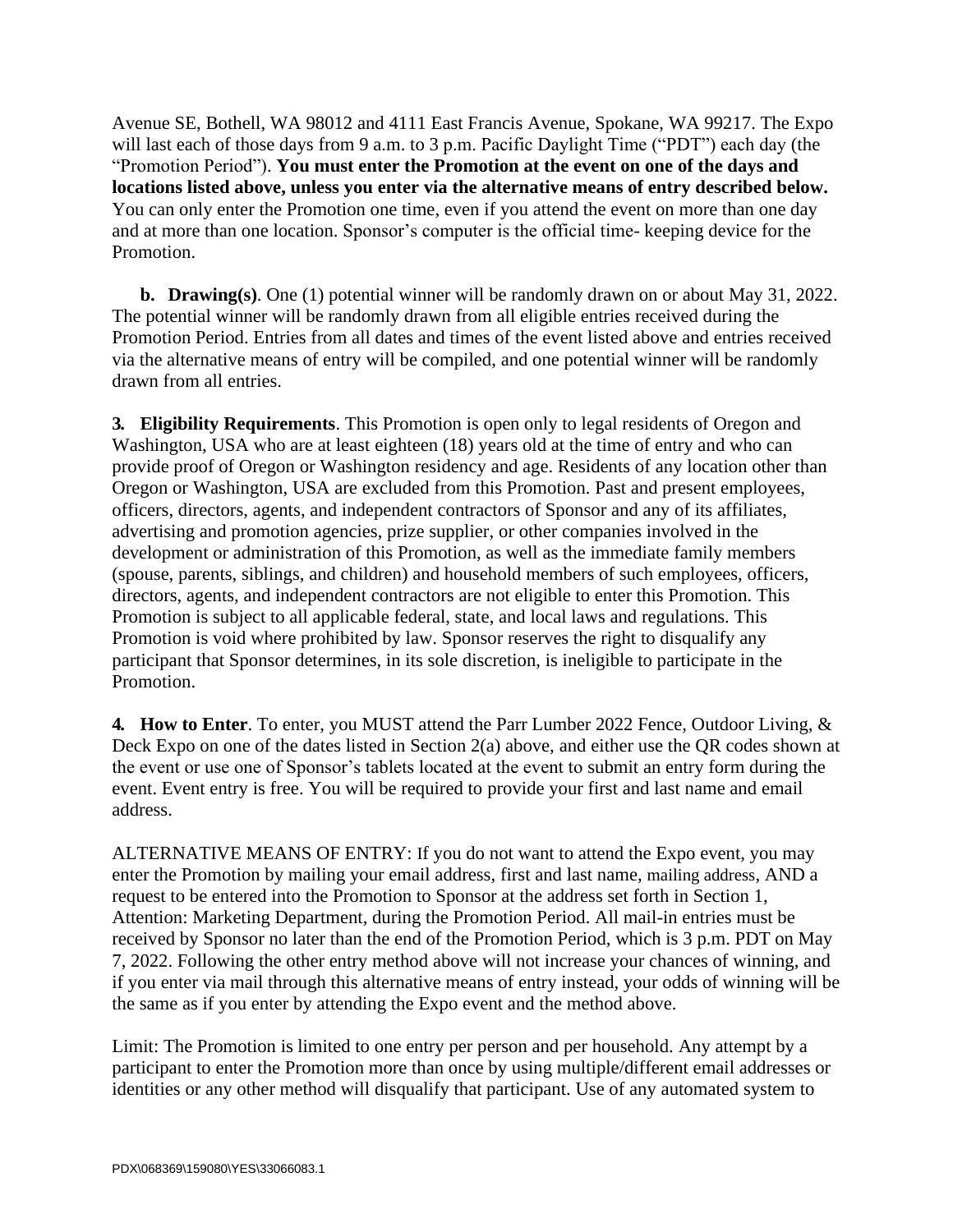participate is prohibited and will result in disqualification. Sponsor has no obligation to notify the participant of the disqualified entry.

In the event of a dispute as to the person associated with any entry, the authorized account holder of the email address used to enter will be deemed the participant. With respect to email addresses, the "authorized account holder" is the natural person assigned an email address by an Internet access provider, online service provider, or other organization responsible for assigning email addresses for the domain associated with the submitted email address. The potential winner may be required to show proof of being the authorized account holder.

Only entries received by the end of the Promotion Period will be eligible for the prize. All entries received after the end of the Promotion Period will be void and will not be eligible to win. Sponsor will not verify receipt of entries, and proof of submission will not be deemed proof of receipt by Sponsor. Entries are automatically null and void if not obtained through the authorized channels or if any part is late, lost, stolen, incomplete, illegible, unintelligible, invalid, damaged, misdirected, or contains typographical or other errors. Sponsor is not responsible or liable in any way for such entries or errors. Sponsor has no obligation to notify the participant of the disqualifiedentry.

Unless required by law, Sponsor is not required to review or respond to any correspondence received from a participant regarding the Promotion.

#### **5. Winner Selection and Notification**.

**a. Winner Selection**. There will only be one (1) prize winner. One entry will be selected via a random drawing on or about May 31, 2022.

**b. Winner Notification and Announcement**. Receiving the prize is contingent upon compliance with these Official Rules. The potential winner will be notified by email on or about May 31, 2022. Once a potential winner is contacted by Sponsor, he or she will have twenty-four (24) hours from the time Sponsor sends the message, to respond and claim the prize and sign the required Affidavit of Eligibility and Release (discussed in Section 10 below). If the potential winner does not respond and sign the Affidavit of Eligibility and Release within the time frame outlined above, or if the prize notification is returned as undeliverable, the prize will be forfeited without notice to the potential winner, and the prize may be given to an alternate winner, selected via random drawing from all eligible entries received during the Promotion Period, at Sponsor's discretion.

#### REPLYING TO THE PRIZE NOTIFICATION WILL NOT AUTOMATICALLY MAKE THE POTENTIAL WINNER THE ACTUAL PRIZE WINNER. THE POTENTIAL WINNER MUST MEET ALL ELIGIBLY REQUIREMENTS AND OTHERWISE COMPLY WITH THESE OFFICIAL RULES.

The winner might be announced on Sponsor's Facebook and Instagram pages and possibly on Sponsor's website and other social media platforms, but this is not how the potential winner will be notified.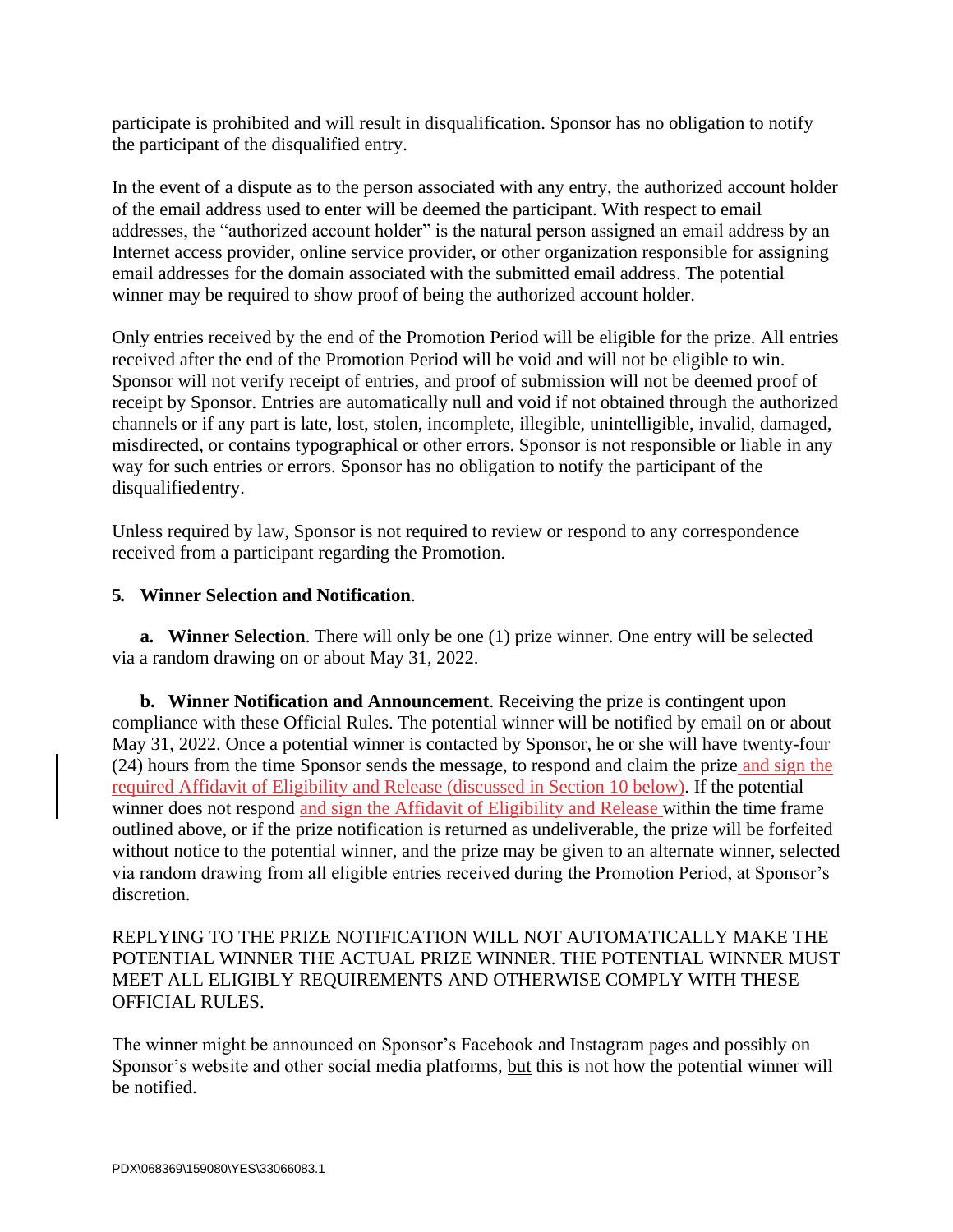**6. Odds of Winning**. The odds of winning depend on the number ofeligible entries received.

**7. Prize and Prize Value**. The prize is one (1) GMG Ledge Prime Wifi-Enabled Pellet Grill. Approximate retail value of prize is \$899.99. GMG is not a sponsor of this Promotion.

**a**. **TAX FORM 1099 MISC**. THE U.S. INTERNAL REVENUE SERVICE REQUIRES A FORM 1099 MISC TO BE ISSUED TO AND FILED BY ANY PRIZE WINNER IF THE VALUE OF THE PRIZE RECEIVED IS USD 600 OR MORE. SPONSOR WILL ISSUE A FORM 1099 MISC TO THE PRIZE WINNER FOR THE VALUE OF THE PRIZE WON, AND THE PRIZE WINNER IS SOLELY RESPONSIBLE FOR FILING THIS COMPLETED FORM WITH THE INTERNAL REVENUE SERVICE.

**b. Prize Delivery**: Once Sponsor has determined that the winner meets all eligibility and other requirements in these Official Rules, Sponsor will coordinate prize pick-up or delivery with the winner directly. The winner might be required to travel to claim to the prize, and the winner may be responsible for the cost of travel to claim the prize. By participating, the winner waives the right to claim as a cost of winning the prize, the cost of travel required to claim or use the prize.

**c. Prize Conditions**: The approximate retail value ("ARV") of the prize is USD \$899.99. All applicable federal, state, and local taxes associated with acceptance and use of the prize is the sole responsibility of the winner. All expenses and items not specifically mentioned in these Official Rules are not included and are the winner's sole responsibility. The prize may not be exchanged for cash value or otherwise, and the prize is non-refundable. No transfer, substitution, or assignment of the prize is permitted. The prize is subject to availability and substitution by Sponsor, in whole or in part, with a prize of equal or greater retail value if the prize is unavailable or cannot be awarded for any reason, in Sponsor's sole discretion. The value of the prize set forth above represents Sponsor's good faith determination of the ARV thereof and cannot be challenged or appealed. The actual value may vary based on retail value or expected retail value at the start of the Promotion. In the event the ARV of the prize is more than the *actual* retail value of the prize, the difference will not be awarded in cash or otherwise.

**IMPORTANT: Sponsor makes no representation, warranty, or guarantee in whole or in part, express or implied, in fact or in law, in relation to the prize and/or the use of the prize. Without limiting the generality of the foregoing sentence, Sponsor expressly disclaims any and all representations, warranties, and guarantees regarding the prize, including without limitation, those regarding the appearance, safety, quality, performance, availability, merchantability, fitness for a particular purpose, and/or suitability for use of the prize, and/or non-infringement of third party rights and/or title. Sponsor expressly disclaims any and all responsibility and liability for injury, death, and/or loss to any person or property relating to the delivery, possession, use, and/or misuse of the prize, including without limitation with respect to travel required to claim the prize. Any maintenance or warranties shall be limited solely to those provided by the manufacturer of the prize, if any; and acceptance of the prize constitutes the winner's release of Sponsor for maintenance and/or repair of the prize. Additional restrictions, conditions, disclaimers, and limitations regarding the prize might apply and will accompany the prize.**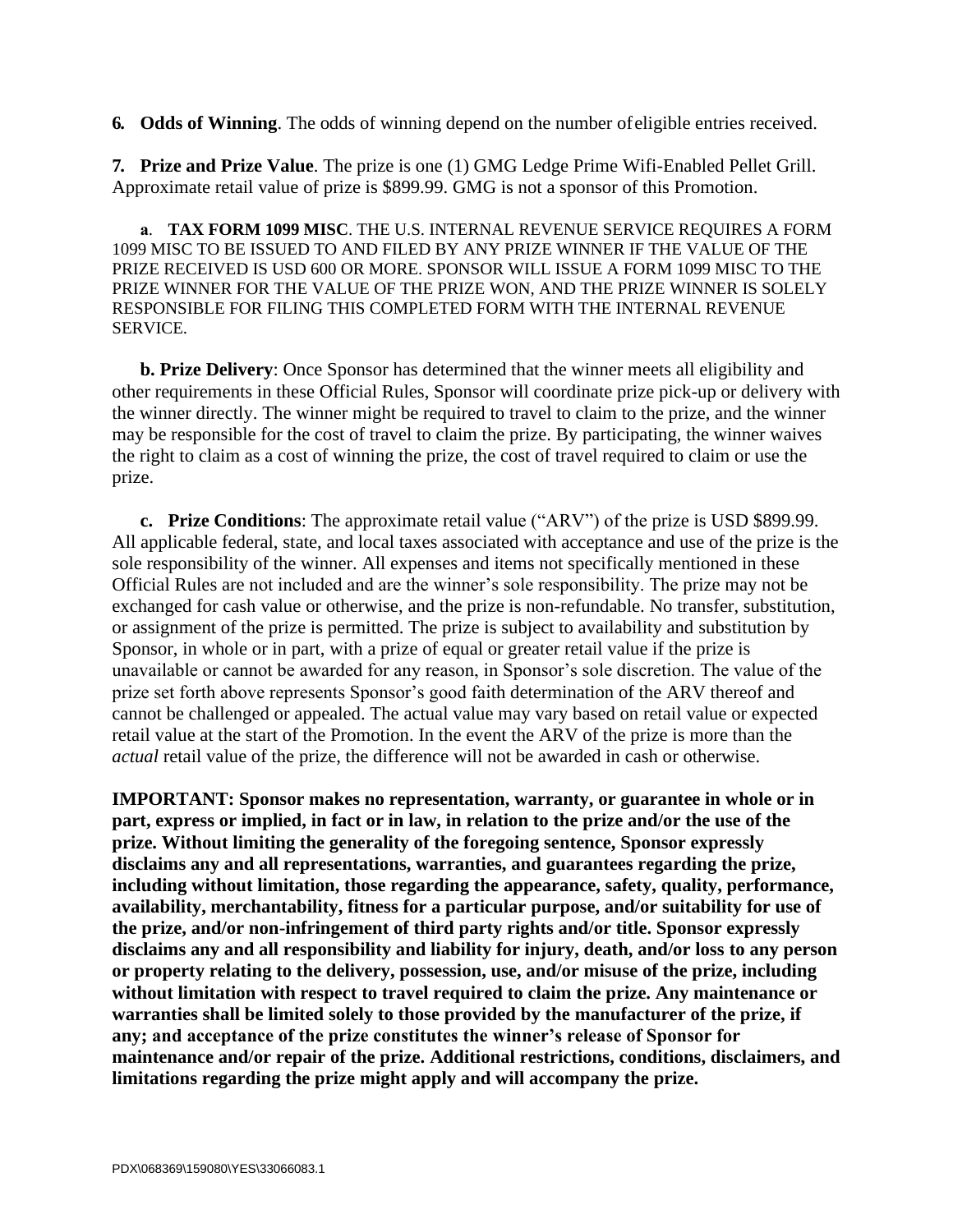All prize details not set forth in these Official Rules are at the sole discretion of Sponsor.

**8. Publicity Release**. Unless prohibited by law, acceptance of the prize shall constitute and signify the winner's agreement and consent that Sponsor, and third parties on Sponsor's behalf, may use the winner's name, city and state of residence, biographical data, voice, statements, image, likeness, and/or prize won (collectively the winner's "Name and Likeness") in connection with the Promotion and/or for other marketing and promotional purposes and for any other business purpose, in any media, now known or hereafter developed, throughout the world, including on the Internet, without providing additional notice, consent, review opportunity, or consideration to the winner. Winner agrees that Sponsor (and third parties on Sponsor's behalf) have the unrestricted, perpetual, and worldwide right to reproduce, copy, exhibit, display, perform, transmit, broadcast, distribute, modify, create derivatives of, and otherwise use the winner's Name and Likeness. Winner agrees that Sponsor may alter the winner's Name and Likeness and may combine the winner's Name and Likeness with other materials and information (including without limitation, text, data, images, photographs, illustrations, animation and graphics, or video or audio segments of any nature, in any media or embodiment, now known or hereafter developed). Winner accepts and acknowledges that Sponsor shall not be obligated to use the winner's Name and Likeness, and Sponsor shall not incur any liability whatsoever to the extent Sponsor chooses to refrain from any exploitation of its rights hereunder.

**9. Privacy**. By entering the Promotion, each participant agrees that Sponsor may add you to our mailing list and send you future email updates about upcoming events, products, or services that might interest you. You can unsubscribe from receiving our email updates at any time by following the instructions provided with Sponsor's email communications. Unless otherwise set forth in these Official Rules, personal information collected from participants is subject to Sponsor's Privacy Policy located at <https://parr.com/general/privacy/> . Please review this Privacy Policy prior to entering the Promotion.

**10. Release**. By participating in this Promotion, you (i) agree to release (a) Facebook; (b) Instagram; and (c) Sponsor and its affiliates, suppliers, distributors, advertising/promotion agencies, and each such company's officers, directors, employees, agents, and independent contractors (collectively, the "Releasees") from any and all liability for any and all claims, losses, damages, injuries, death, damage to or loss of personal property, costs and expenses (including reasonable attorneys' fees) of any kind arising out of or relating to your participation in this Promotion; your acceptance, possession, use, or misuse of your prize and/or use and/or misuse of the prize by any other party once received by you (including without limitation any travel or activity related thereto); and/or the Releasees' use of your Name and Likeness (including without limitation liability from and claims for libel, defamation, invasion of privacy or right of publicity, infringement of copyright, or violation of any other right); and (ii) agree to indemnify and hold harmless the Releasees from and against any and all third-party claims, losses, damages, liabilities, injuries, death, damage to or loss of personal property, costs, and expenses (including reasonable attorneys' fees) of any kind arising out of or relating to your participation in this Promotion; your acceptance, possession, use, or misuse of your prize and/or use and/or misuse of the prize by any other party once received by you (including without limitation any travel or activity related thereto); and/or the Releasees' use of your Name and Likeness (including without limitation liability from and claims for libel, defamation, invasion of privacy or right of publicity, infringement of copyright, or violation of any other right); and (iii)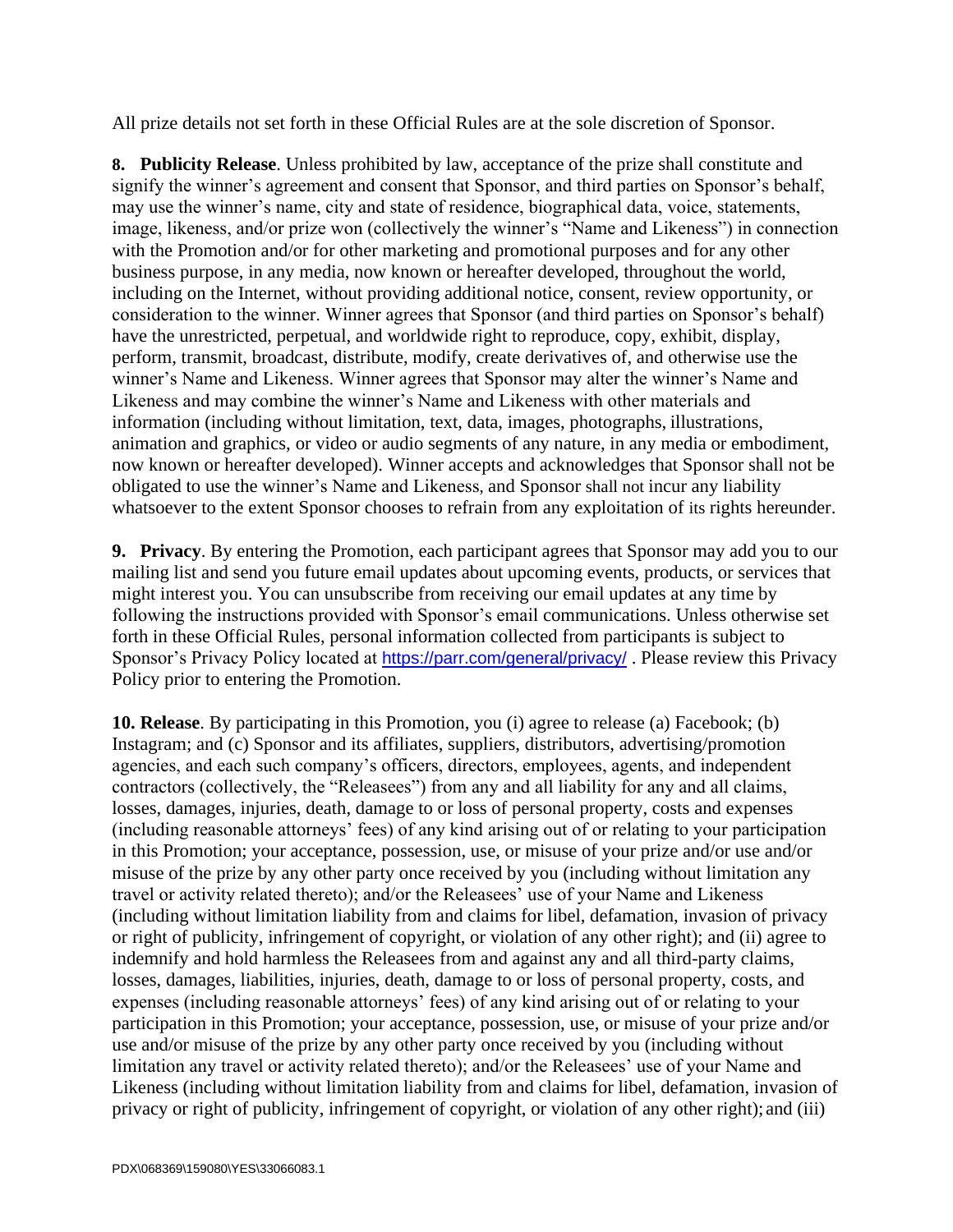acknowledge and agree that the Releasees have not made and are not responsible or liable for any guarantees, warranties, or representations, express or implied, regarding the prize. The prize must be accepted as awarded, and the prize is awarded "AS IS" and "AS AVAILABLE" with no guarantee, warranty, or representation, express or implied, in fact or in law.

The winner will be required to sign an Affidavit of Eligibility and Release, containing a release of any and all liability from any claims for damages, losses, or injury against Releasees arising from use of the prize or this Promotion. Requiring the winner to sign the Affidavit of Eligibility and Release, however, in no way limits the above release of liability or any other provision of these Official Rules.

**11. Limitations of Liability**. Releasees are not responsible for: (i) any incorrect or inaccurate information, whether caused by participants, printing or typographical errors, or by any of the equipment or programming associated with or utilized in the Promotion; (ii) technical failures of any kind, including without limitation malfunctions, interruptions, or disconnections in phone lines, network availability, server or other connections, hardware or software, or other equipment; or other disruption related to Internet traffic, viruses, or otherwise; (iii) forces beyond the reasonable control of Sponsor that may cause the Promotion to be disrupted or corrupted; (iv) unauthorized human intervention in any part of the entry process or the operation of the Promotion; (v) technical or human error that may occur in the administration of the Promotion or the processing of entries; (vi) late, lost, incomplete, inaccurate, misdirected, illegible or unintelligible, undeliverable, damaged, or stolen entries or correspondence; or (vii) any injury, death, or damage to persons or property that may be caused, directly or indirectly, in whole or in part, from a participant's participation in the Promotion; receipt, possession, use, or misuse of the prize and/or use and/or misuse of the prize by any other party once received by the winner (including without limitation any travel or activity related thereto); or use of the participants' and/or winner's Name and Likeness. If, for any reason, a participant's entry is confirmed to have been erroneously deleted, lost, stolen, misdirected, or otherwise destroyed or corrupted, participant's sole remedy is another entry in the Promotion, if it is possible at that time.

**12. Disputes; Limitation of Liability**. Except where prohibited, participants agrees that: (i) these Official Rules, and the rights and obligations of the participants and Sponsor in connection with the Promotion, shall be governed by, and construed in accordance with, the laws of the State of Oregon without giving effect to any conflict-of-law rule that would result in the application of the laws of any other jurisdiction; (ii) any and all disputes, claims, and causes of action arising out of or connected with this Promotion or any prize awarded shall be resolved individually, without resort to any form of class action, and exclusively by courts located in Washington County or Multnomah County, Oregon; and participants submit to the exclusive jurisdiction and venue of the courts located in the Washington County or Multnomah County, Oregon for any and all causes of action relating to this Agreement; (iii) any and all claims, judgments, and awards shall be limited to the greater of (a) the actual out-of-pocket costs incurred by the applicable participant relating to the Promotion, including costs associated with entering the Promotion and claiming the prize; or (b) USD 25.00 (twenty five U.S. dollars); but in no event will any participant be awarded attorneys' fees; (iv) under no circumstances will participants be permitted to obtain awards for, and participants hereby waive all rights to claim, indirect, punitive, special, exemplary, incidental, and consequential damages and any other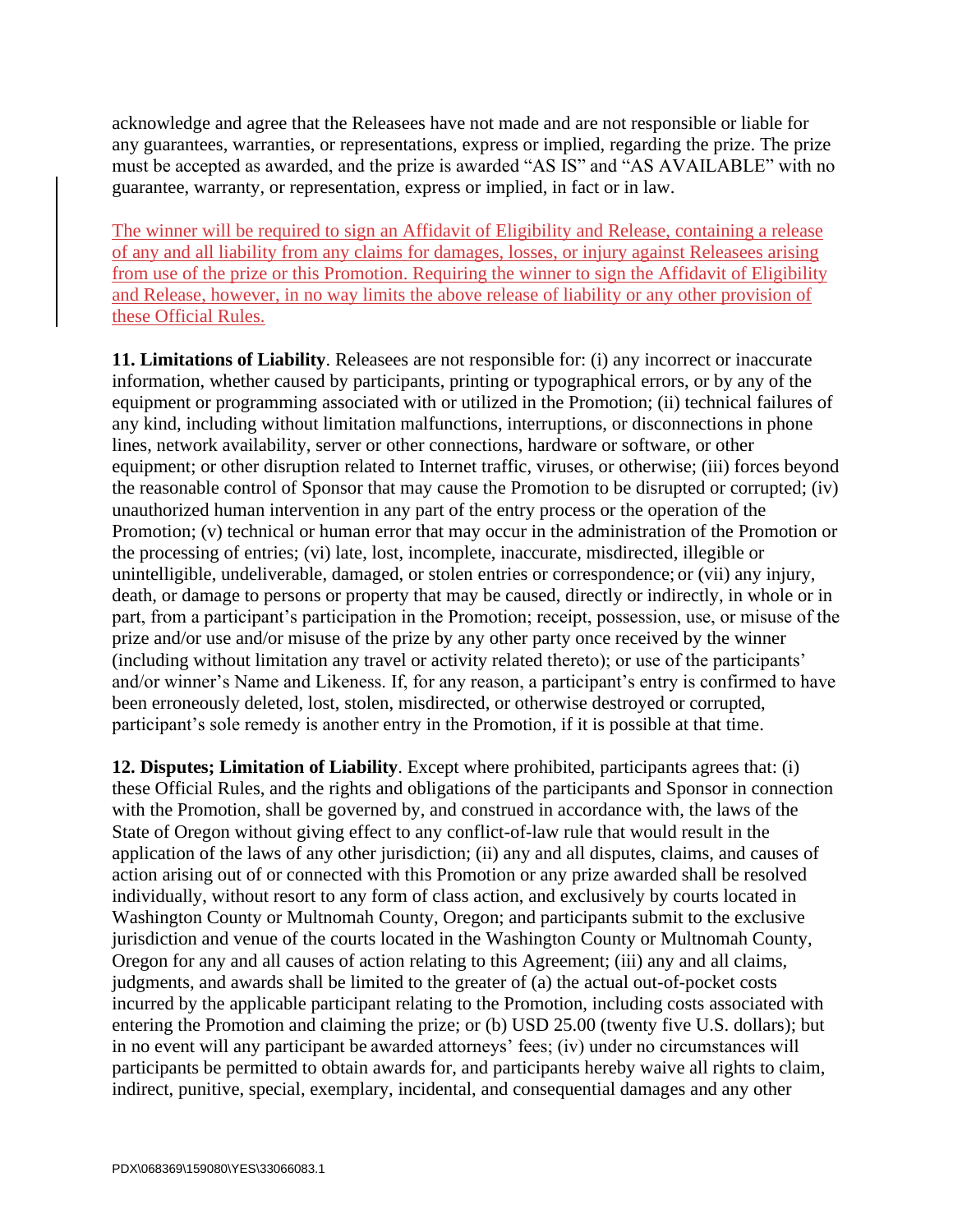damages, other than for actual out-of-pocket expenses incurred; and (v) under no circumstances will participants be permitted to obtain awards for, and participants hereby waive, all rights to have damages multiplied or otherwise increased. SOME JURISDICTIONS DO NOT ALLOW THE LIMITATION OR EXCLUSION OF LIABILITY FOR CERTAIN DAMAGES SO THE ABOVE MAY NOT APPLY TO YOU.

**13. General**. Sponsor's failure to enforce any term of these Official Rules shall not constitute a waiver of such term on another occasion or any other term. Sponsor reserves the right to cancel, suspend, and/or modify the Promotion, or any part of it, if any fraud, technical failures, or any other factor beyond Sponsor's reasonable control impairs the integrity or proper functioning of the Promotion, or if the Promotion is not capable of being executed as planned for any other reason, as determined by Sponsor in its sole discretion. If the Promotion is terminated before the end of the Promotion Period, Sponsor may, in its discretion, randomly select a winner from all eligible entries received as of the termination date. Sponsor reserves the right, in its sole discretion, to disqualify any individual who Sponsor finds to be tampering with the entry process or the operation of the Promotion or to be acting in violation of the Official Rules of this Promotion or in a disruptive manner.

**CAUTION**: ANY ATTEMPT BY ANY PERSON TO DEFRAUD SPONSOR IN CONNECTION WITH THE PROMOTION, TO DAMAGE ANY WEBSITE, OR TO OTHERWISE DELIBERATELY UNDERMINE THE LEGITIMATE OPERATION OF THE PROMOTION, MIGHT BE A VIOLATION OF CRIMINAL AND CIVIL LAWS AND SUBJECT TO CRIMINAL AND CIVIL PENALTIES. SHOULD SUCH AN ATTEMPT BE MADE, SPONSOR WILL DISQUALIFY ANY SUCH PERSON FROM THE PROMOTION, WITHOUT NOTICE TO SUCH PERSON; AND SPONSOR RESERVES THE RIGHT TO SEEK DAMAGES AND OTHER REMEDIES FROM ANY SUCH PERSON TO THE FULLEST EXTENT PERMITTED BY LAW AND TO COOPERATE IN THE PROSECUTION OF ANY SUCH CONDUCT.

**14. Winner Name**. To request the winner's name, please send a self-addressed, stamped envelope to Parr Lumber Company, at 5630 NE Century Blvd., Hillsboro, OR 97124.

**Consumer Disclosure: You have not yet won. No purchase or payment of any kind is necessary to enter or win. YOU MUST BE PRESENT AT THE 2022 PARR LUMBER FENCE, OUTDOOR LIVING, & DECK EXPO TO ENTER (UNLESS YOU ENTER VIA ALTERNATIVE MEANS OF ENTRY DESCRIBED IN THE OFFICIAL RULES). The expo is on the following dates at the following locations, from 9 a.m. to 3 p.m. Pacific Daylight Time: April 2, 2022 at our Hillsboro store at 7650 NE Wagon Drive, Hillsboro, OR 97124; April 9, 2022 at our Vancouver and Newberg stores at 6400 E 18th Street, Vancouver, WA 98661 and 200 N. Elliot, Newberg, OR 97132; April 16, 2022 at our Raleigh Hills and West Linn stores at 4605 SW Scholls Ferry Road, Portland, OR 97225 and 2351 SW Borland Rd, West Linn, OR 97068; April 23, 2022 at our Prineville store at 601 N Main Street, Prineville, OR 97754; April 30, 2022 at our Salem store at 4050 Salem Industrial Drive NE, Salem, OR 97301; May 6, 2022 at our Pasco store at 2105 N Commercial Avenue, Pasco, WA 99301; and May 7, 2022 at our Bothell and Spokane stores at 17617 15th Avenue SE, Bothell, WA 98012 and 4111 East Francis Avenue, Spokane, WA 99217. Enter by using the QR codes or Sponsor's tablet to submit an entry form at the**